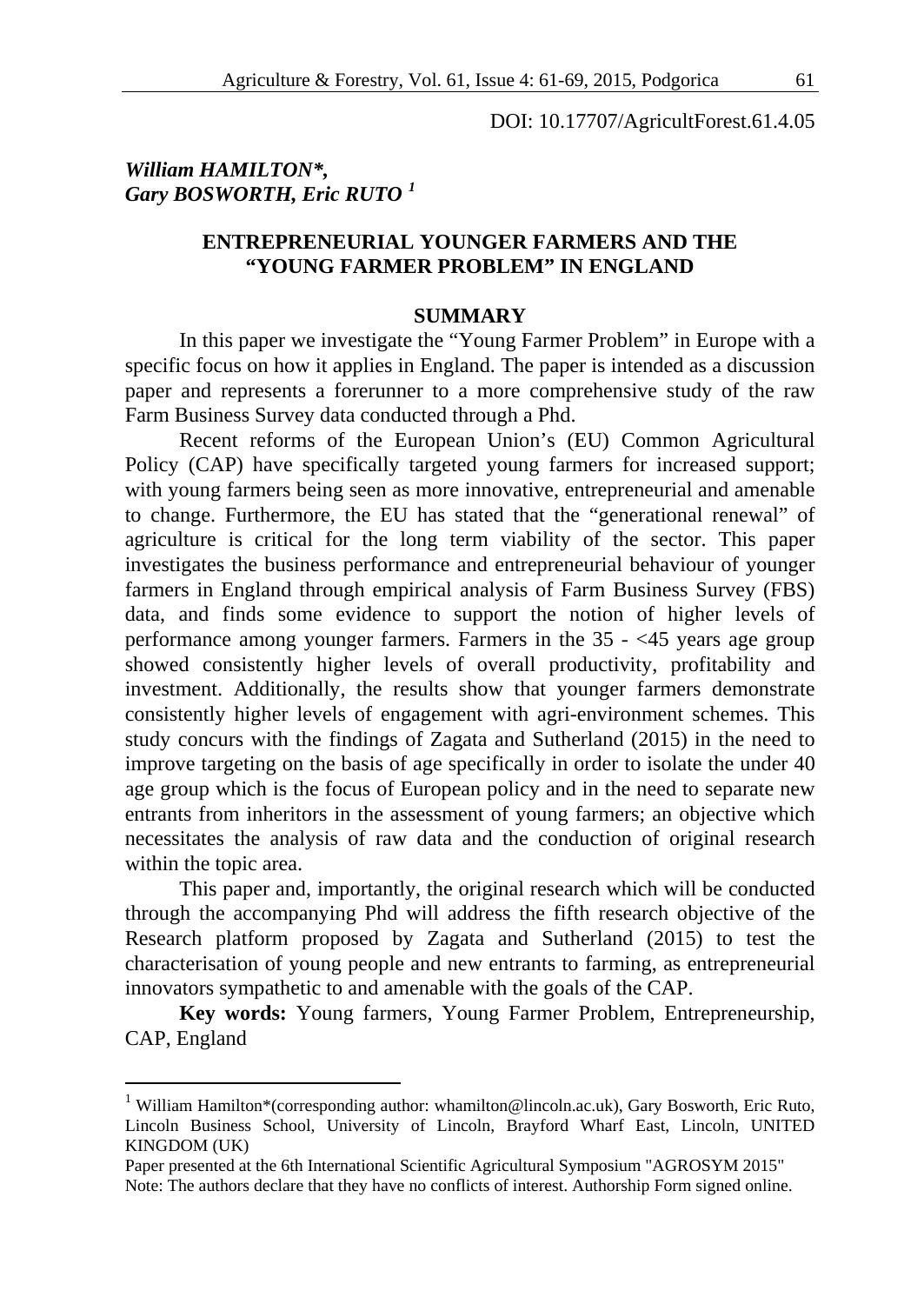## **INTRODUCTION**

The European Union (EU) believes there is a notable shortage of young farmers (Council of the European Union, 2014) involved in European Agriculture. Young Farmers are identified by the EU as less than 40 years of age (ENRD, 2014). The EU has stated unequivocally through its Presidency recommendations (Council of the European Union, 2014), official literature on the CAP (Europa, 2015) and Economic Briefs on generational renewal (European Commission, 2012) that this "Young Farmer Problem" is an area which will receive attention in the long term. Furthermore lobbyists for European young farmers (e.g. The European Council of Young Farmers [CEJA]) as well as national groups are receiving support and endorsement from major national and European policy makers (CEJA, 2015).

The European Union support for generational renewal is centred around the belief that young farmers are more productive, that there is knowledge inherent to the sector which needs to be retained (through succession) and that younger farmers have a different attitude to risk and are more open to change, be it technological or technical (European Commission, 2012; Europa, 2015). The CAP has included measures for the support of young farmers since the early 1990s, and measures in certain member states existed in the 1960s (Bika, 2007). In that time the proportion of farmers under-35 across Europe has decreased from 8% in 1990 to 5% in 2007, while the proportion of older farmers (over 65) has increased from 24% in 1990 to 31% in 2007 (Matthews, 2012).

Mazorra (2000) notes the two differing strands of policy, one dealing with entry to agriculture and the other assisting or encouraging exit; early retirement systems were adopted at the European level in the CAP reform of 1992, through regulation 2079/92. The early retirement provisions – widely recognised as ineffective in increasing intergenerational transfer are being discontinued (Mazorra, 2000; Bika, 2007; Ingram & Kirwan, 2011). Discussion concerning structural adjustment within the CAP is not new, the Mansholt plan (proposed 1968 and partially adopted in 1972) originally included measures aimed at early retirement schemes (Council Directive 72/160), though the reforms were contested from the outset and reformed in 1973 (the following year) and reduced to three principles.

Research platform – the "Young Farmer Problem"

Zagata and Sutherland (2015), through analysis of Eurostat data confirmed that the proportion of older farmers is growing while the numbers of younger farmers and the usable agricultural area they farm is decreasing Europe-wide. They proposed a research platform suitable to further investigating this situation, which included the need to "characterise" these younger farmers so that they can be analysed individually and contrasted with other age groups within farming. This paper makes the case for using the substantial farm business and entrepreneurial literatures to assess and contrast farm business managers of differing ages.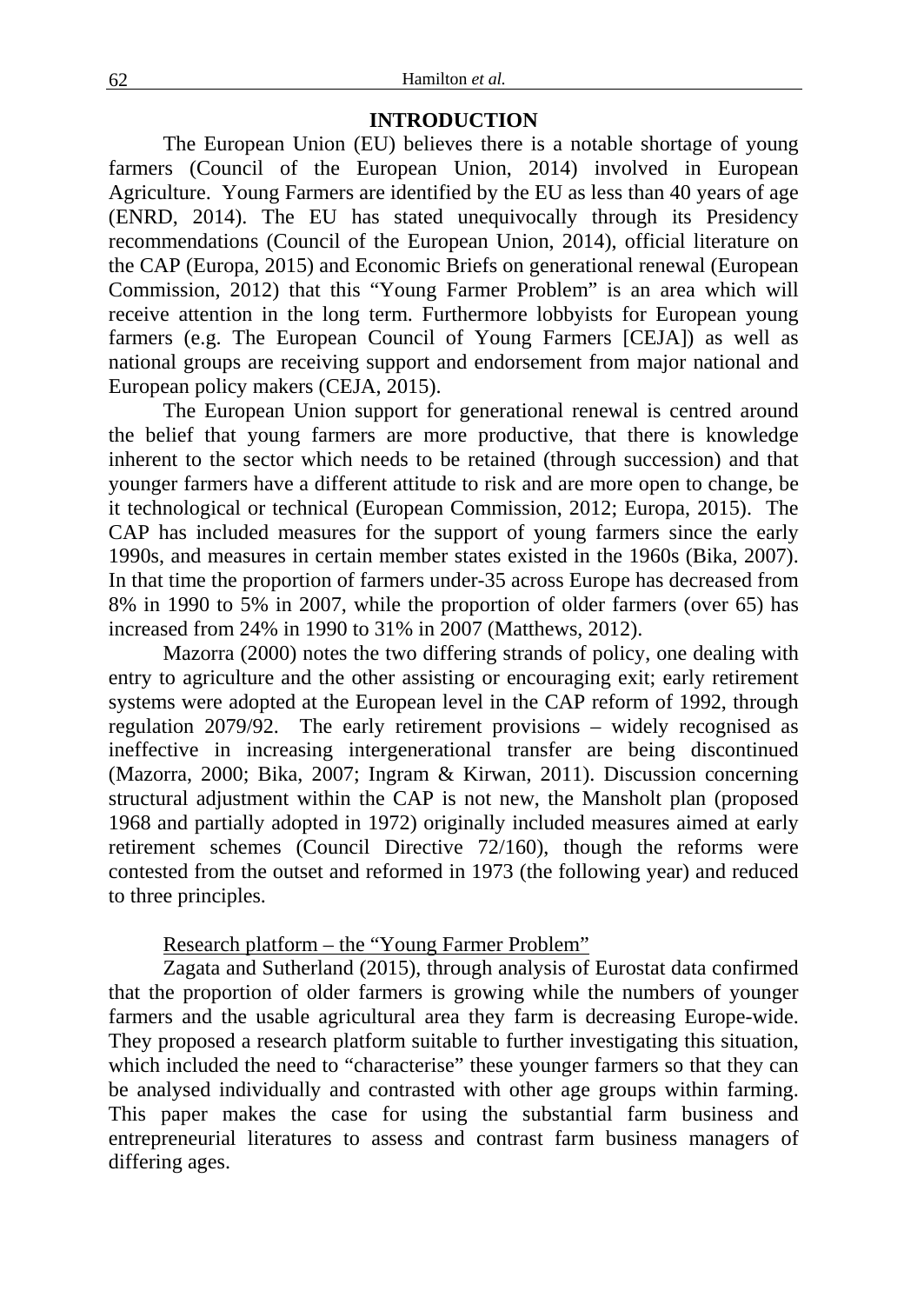Zagata and Sutherland (2015) also identified several problems with the supportive evidence for the measures, most notably the conflation of new entrants with young farmers and the partitioning of the data. On the partitioning, the policy area covers under-40s while both the Eurostat data and the Farm Business Survey (FBS) data use partitions of either under 35 or between 35 - <45 neither of which overlay accurately with the specified policy age group. This leads to limitations with our conclusions which are acknowledged and will be addressed in subsequent planned research.

This paper and its supportive research will build on the fifth research objective of the Research platform proposed by Zagata and Sutherland (2015), concerning testing the underlying assumptions concerning young people and new entrants to farming, as entrepreneurial innovators sympathetic to and amenable with the goals of the CAP. This paper seeks to analyse the entrepreneurial characteristics of young farmers as a means to explore the fundamental justification of the European policy. Based on the data from the FBS in England, our research question is "Are young farmers more profitable, productive and/or innovative than older farmers?"

The application of Entrepreneurial Research in Analysis of Young Farmers.

Agriculture in the EU has experienced considerable changes in the last ten years with restructuring of the CAP and a gradual reduction of direct agricultural support (Seuneke, 2014). Alsos et al (2011) argue that the ability and willingness of farmers to engage in entrepreneurial behaviour is a useful tool in explaining the different patterns of successes and failures within the sector. This in turn will prove beneficial as we ultimately strive to characterise the entrepreneurial and business behaviour of young farmers specifically.

Entrepreneurship, simply put, represents a positive attitude to risk (Clark, 2009). Entrepreneurs innovate and either create new business activities or modify existing activities to their advantage and to capitalise on perceived opportunities in the market. Clark (2009), Boekhoelt (1998) and Pretty (1998) list several entrepreneurial characteristics as they relate to farmers: the novel redeployment of the bases of agricultural production, the adoption of a new market orientation, capitalising on endogenous resources, the implementation of new forms of governance, the pursuit of community involvement and support and finally the effective management of space and natural resources.

These entrepreneurial characteristics are fairly general; however, considering the fundamental justification of the youth support policy namely that it provides tangible improvements in performance, the consideration of the above characteristics can be assessed through an examination of tangible outputs. Evidence of productivity, performance or profitability being higher in the under 40s is partial evidence of differing management practices, evidence of engagement in other ventures (such as diversification and environmental schemes) would be evidence of managing space, natural resources, redeployment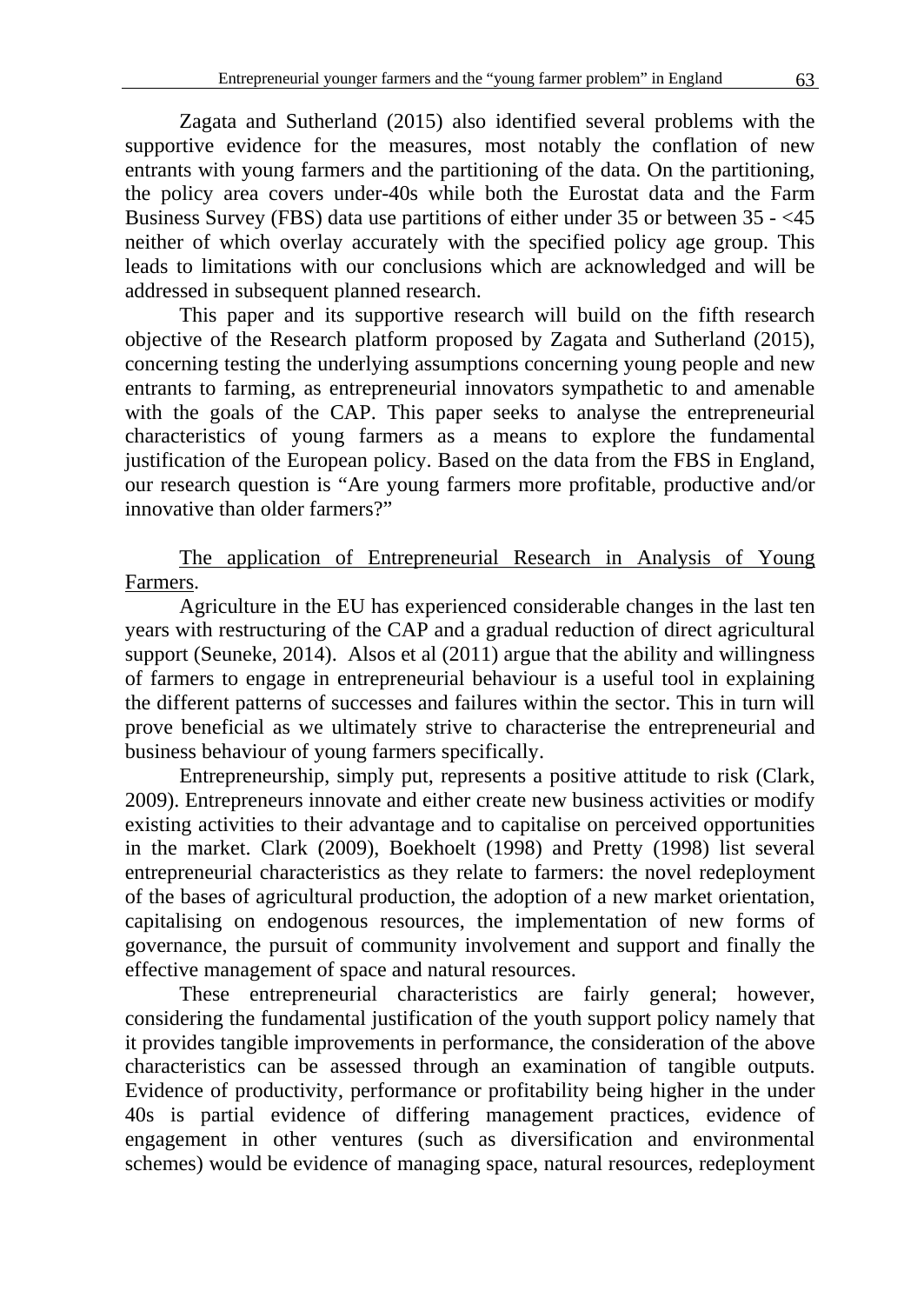of resources and capitalising on endogenous resources as well as, arguably, altering market orientation. The off farm income of farmers and spouses, included in the FBS since 2004/5, is also taken into account.

#### **MATERIAL AND METHODS**

This paper uses FBS data to analyse entrepreneurial behaviour of younger farmers in England specifically, as Zagata and Sutherland (2015) note the "young farmer problem" within Europe varies in significance considerably between member states. Thus it could be argued that attempts to draw conclusions from general European figures are somewhat problematic. The focus on England makes this study unique. The FBS provides information on both the financial position and the performance of farm businesses in England. The FBS is funded by the Department for Environmental, Food and Rural Affairs (DEFRA) and is supported by the National Farmers Union (NFU) as well as the Country Landowners Association (CLA) and the Tenant Farmers Association (TFA) with the resultant data ultimately becoming part of the farm accountancy network (FADN). The Farm Business Survey sample size from 2010/11 is 1954 farms and the sampling process is stratified and targeted to give a comprehensive and balanced representation of the industry. FBS averaged data for 2013/14 is used to identify and assess the entrepreneurial characteristics of young farmers relative to other age groups. Proxy indicators based on the data provided in the FBS data are analysed to assess the rate and nature of diversification in English farms, their productivity and performance and their profitability. The survey concerns the specified sole holder of a given farm.

It has been suggested by Zagata and Sutherland (2015) that productivity increases with farm size and that since young farmers typically farm larger farms this explains their higher performance. While this may or may not be the case in other EU member states (N.B Zagata and Sutherland (2015) used Eurostat data) for England the farm age groups were checked using FBS data which shows the numbers of different age groups of farmers, active in farms of different sizes and the distribution of ages relative to farm size was found to be fairly consistent across farm sizes.

## **RESULTS AND DISCUSSION**

Table 1 shows that young farmers (under-35 and 35 - <45) are deriving smaller proportions of income from diversified activities. Income from nonagricultural output, costs of diversification and income from diversification among the 35 - <45 age group is higher than the average but not as high as in the  $45 - 55$  age group.

Additionally, the under-35 age group shows particularly low levels of nonagricultural output coupled with lower levels of spending/investment in diversification (indicated by costs) indicating that any entrepreneurship to be found here is more focussed on the core business of farming. There is also little evidence to suggest that the off farm income of either farmers or more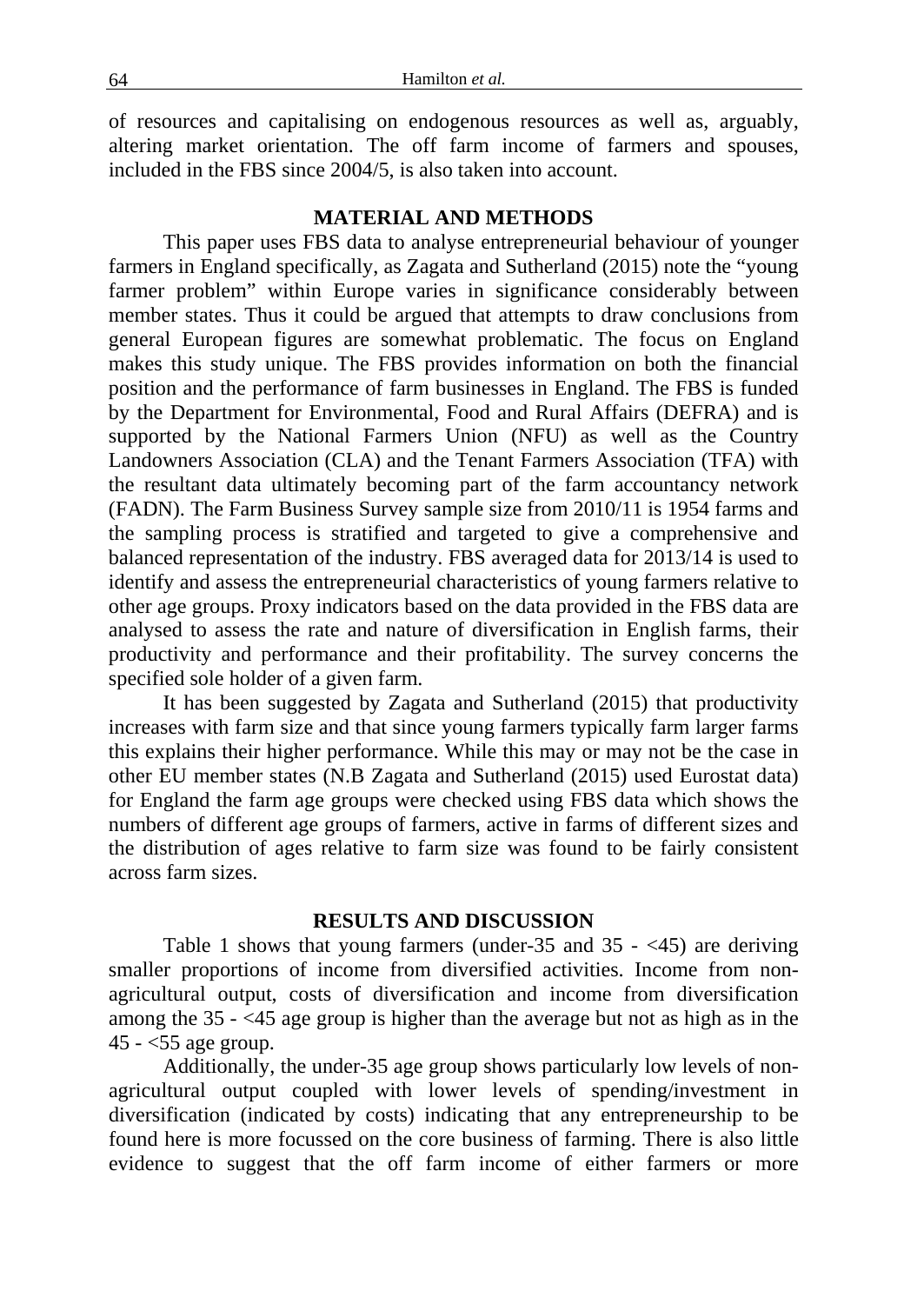importantly spouses (the wider farm household) differs between age groups, though these figures do not take into account the differing familial or management structures and resultant time allocation and support within the farm household. This situation can be partially addressed by the qualitative follow up to the main quantitative research in the thesis.

|                 |  | Table 1. Diversified activities, agri-environment income and income from off |                  |            |  |
|-----------------|--|------------------------------------------------------------------------------|------------------|------------|--|
| farm activities |  |                                                                              |                  |            |  |
|                 |  |                                                                              | $D_{\text{non}}$ | <b>Off</b> |  |

| Age<br>Group | Non<br>AG<br>Output<br>(f) | Costs of<br>Diversifica<br>tion non<br>AG(f) | Income<br>from<br>Diversifica<br>tion $(f)$ | Proporti<br>on of<br>Farm<br><b>Business</b><br>Output<br>(% ) | Agri-<br>Environm<br>ent<br>Payments<br>(f) | UП<br>Farm<br>Income<br>οf<br>Farmer<br>&<br>Spouse |
|--------------|----------------------------|----------------------------------------------|---------------------------------------------|----------------------------------------------------------------|---------------------------------------------|-----------------------------------------------------|
| <b>Avera</b> | 16471                      | 7980                                         | 8491                                        | 5.4                                                            | 6604                                        | 7263                                                |
| $\leq$ 35    | 10832                      | 4965                                         | 5867                                        | 4.5                                                            | 8602                                        | 5789                                                |
| $35 -$       | 17233                      | 8802                                         | 8431                                        | 4.6                                                            | 7458                                        | 6065                                                |
| $45 -$       | 20010                      | 9928                                         | 10082                                       | 6.3                                                            | 6814                                        | 8697                                                |
| $55 -$       | 16280                      | 7513                                         | 8767                                        | 5.1                                                            | 6571                                        | 5674                                                |
| $65 -$       | 13449                      | 6392                                         | 7057                                        | 5.5                                                            | 5895                                        | 8200                                                |
| 75 >         | 9159                       | 5404                                         | 3755                                        | 4.8                                                            | 5642                                        | 9460                                                |

(Source: England Farm Business Survey 2013/14)

Overall Table 1 also demonstrates the low levels of diversification as a proportion of Farm Business Output across age groups, representing approximately 5% of total output. Agri-environment payments meanwhile are highest in the under-35 age group and second highest in the 35 - <45's perhaps demonstrating either willingness to embrace environmentally friendly farming practices or a rational decision to capitalise on available subsidy. Many studies support the view that younger farmers can be more likely to practice sustainable farming (Van Passel et al, 2007), organic farming (Laepple and Van Rensberg, 2011) and animal welfare. Whether this behaviour is a rational entrepreneurial decision conducted in pursuit of the profit motive or an ideological position is difficult to tell; nevertheless, the behaviour of young farmers aligns with the greening objectives of the CAP. The greening requirement may increasingly be seen as the norm for new entrants, a situation further normalised by changes in education and training which was not the case for older generations.

## Productivity and Profitability

The higher agricultural productivity and (as a proportion) highest labour productivity for agriculture is particularly interesting. This paper concerns analysis of entrepreneurial indicators which have traditionally concerned diversifying operations and the more efficient utilisation of farm assets (Clark, 2009). According to some of the literature farmers have become more pluri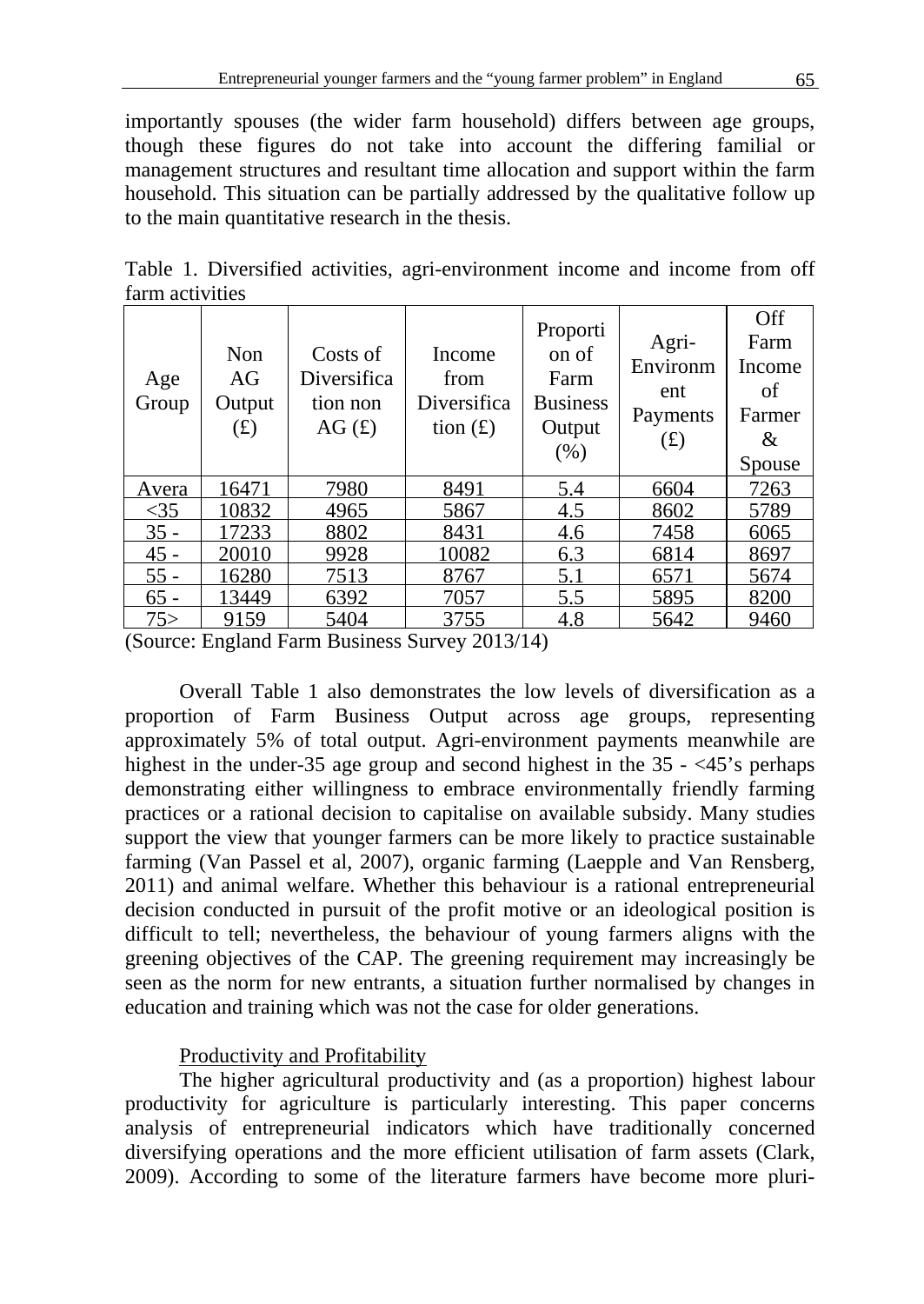active or multifunctional (Seuneke, 2014) yet here is preliminary evidence that younger farmers are actually most productive at agricultural operations. That said the results in Table 2 for the under-35s and the  $45 - \le 55$ s are similar which highlights the importance of breaking down and analysing the 35 - <45 group.

Considering Table 1 (concerning levels of non-agricultural activities) it would seem a theme is emerging concerning younger farmers and higher agricultural performance/prominence as opposed to broader entrepreneurial (traditional multifunctional) actions.

| Age<br>Group | Agricultural<br>Productivity(*) | <b>Farm Business</b><br>Productivity(**) | Labour<br>Productivity<br>(Whole Farm)<br>(***) | Labour<br>Productivity<br>(***)<br>(Agriculture) |
|--------------|---------------------------------|------------------------------------------|-------------------------------------------------|--------------------------------------------------|
| Average      | 0.917                           | 1.055                                    | 114,608                                         | 112,448                                          |
| < 35         | 0.913                           | 1.057                                    | 113,699                                         | 110,165                                          |
| $35 -$       | 0.954                           | 1.070                                    | 123,652                                         | 125,396                                          |
| $45 -$       | 0.913                           | 1.050                                    | 113,570                                         | 111,948                                          |
| $55 -$       | 0.917                           | 1.051                                    | 116,461                                         | 115,777                                          |
| $65 -$       | 0.895                           | 1.058                                    | 108,822                                         | 100,119                                          |
| 75           | 0.903                           | 1.069                                    | 99.857                                          | 90,002                                           |

Table 2. Productivity indicators (Source: England Farm Business Survey 2013/14)

(\*) Output in £/ Input in £, (\*\*) Output in £/ Input in £ and (\*\*\*) Output/Agricultural Work Unit

In considering profitability through examination of average farm financial performance Table  $\overline{3}$  shows that the  $\overline{35}$  - <45 age group demonstrates significantly higher farm business income, Margin and Gross Profit than other age groups which indicates better business performance.

| Age<br>Group | Farm<br><b>Business</b><br>Income | <b>Total Gross</b><br>Margin | <b>Gross Profit</b> | Overheads   | Liabilities |
|--------------|-----------------------------------|------------------------------|---------------------|-------------|-------------|
| Average      | £45,474.00                        | £166,712.00                  | £186,546.00         | £97,813.00  | £185,707.00 |
| $<$ 35       | £39,953.00                        | £138,921.00                  | £150,475.00         | £80,786.00  | £164,240.00 |
| $35 - 45$    | £54,706.00                        | £207,885.00                  | £230,190.00         | £131,629.00 | £234,919.00 |
| $45 - 55$    | £44,935.00                        | £173,724.00                  | £196,203.00         | £107,476.00 | £211,937.00 |
| $55 - 55$    | £46,732.00                        | £170,098.00                  | £190,041.00         | £99,179.00  | £179,707.00 |
| $65 - 75$    | £39,825.00                        | £143,802.00                  | £160,717.00         | £76,321.00  | £156,433.00 |
| 75           | £35,060.00                        | £109,627.00                  | £122,303.00         | £45,489.00  | £78,481.00  |

Table 3: Profitability indicators (Source: England Farm Business Survey 2013/14)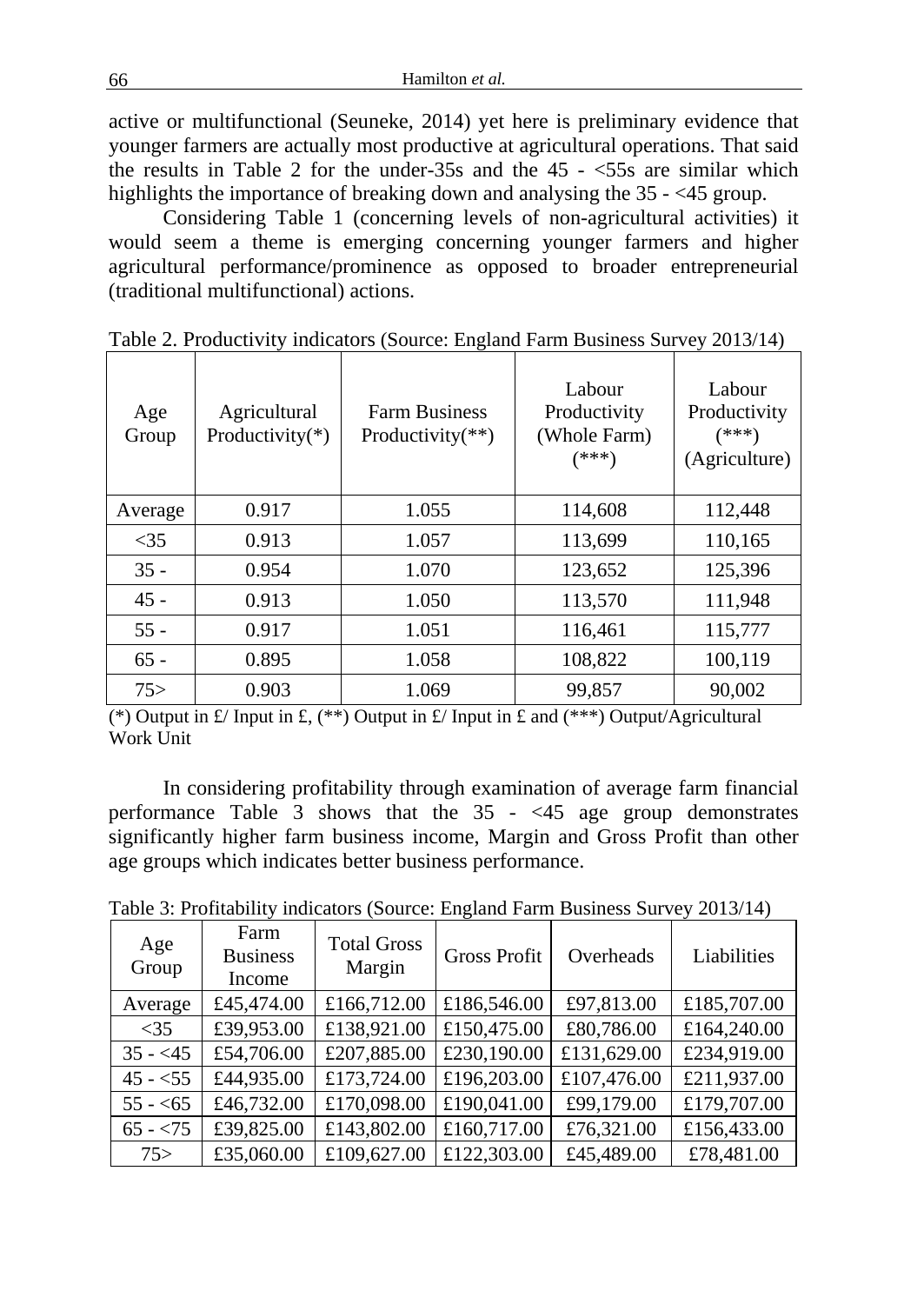| Age Group | Assets        | Asset<br>Purchases | <b>NET Worth</b> | <b>Bank Loans</b> |
|-----------|---------------|--------------------|------------------|-------------------|
| Average   | £1,714,928.00 | £52,734.00         | £1,529,221.00    | £90,544.00        |
| $\leq$ 35 | £1,365,160.00 | £63,757.00         | £1,200,920.00    | £67,614.00        |
| $35 - 45$ | £1,768,696.00 | £71,889.00         | £1,533,777.00    | £123,160.00       |
| $45 - 55$ | £1,617,284.00 | £60,124.00         | £1,405,348.00    | £121,581.00       |
| $55 - 55$ | £1,716,952.00 | £45,270.00         | £1,537,244.00    | £75,053.00        |
| $65 - 75$ | £1,856,536.00 | £45,775.00         | £1,700,103.00    | £64,973.00        |
| 75        | £1,718,873.00 | £40,396.00         | £1,640,392.00    | £52,370.00        |

Table 4. Profitability indicators – liabilities and investments

(Source: England Farm Business Survey 2013/14)

Interestingly overheads, liabilities and as Table 4 demonstrates Bank loans (which are included in overall liabilities) and asset purchases are also higher, demonstrating a higher level of gearing in the 35 - <45 age range as well as it would seem higher levels of investment which in turn would indicate entrepreneurial action. Significant, again, is the relatively low performance in the  $\leq$ 35 age range which reiterates the significance of the 35 -  $\leq$ 45 split; particularly since the 45 - <55 age partition has better overall performance.

Despite lower levels of income, profit and business activity for older farmers (>65) table 4 illustrates both the lower levels of debt (liabilities, overheads and bank loans) and the comparatively high concentration of assets. This may support the views of Matthews (2012) and Glauben et al (2009) that the problem with generational renewal and what is essentially the barrier to entry for prospective entrepreneurs is the concentration of finite land and resources in the hands of older farmers, coupled with subsidy entitlements and lower debt which mean they are not incentivised to leave the industry. The resultant scarcity of land, resources and opportunities will in turn push up the costs of entry, ergo the barriers of entry, which in turn exacerbate the barriers to new entrants/entrepreneurs and entrepreneurial action.

### Limitations of Research

The use of aggregated FBS data raises several issues, significantly and similarly to using aggregated Eurostat data upon which the EU justification for the support measures is based. Firstly, averages are inherently generalising and inaccurate, secondly the study has been restricted to the categories of the FBS which may or may not be relevant or representative. Thirdly while differences in the averages can be and have been discussed it is very difficult to weigh their significance, to say nothing of calculating their statistical significance, effect size or power. This was partly intentional since it acts as both an illustration of the limitations of the EU rationale for support and a justification for a more in depth analysis of the raw data. With regards to the status and/or importance of the wider farm household and other issues not explored by the FBS data this will be explored through the follow up qualitative research.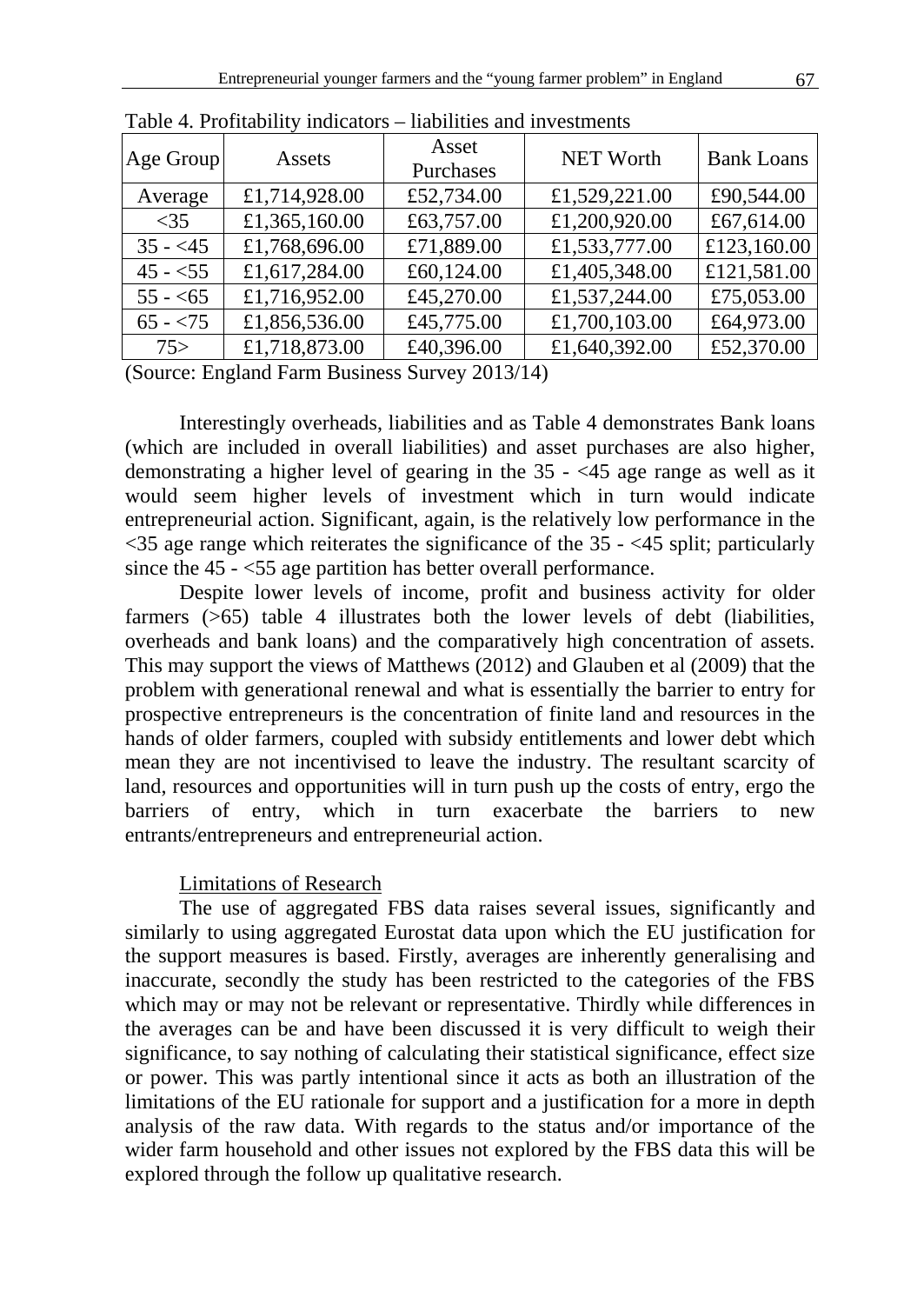### **CONCLUSIONS**

This paper finds some evidence to support the notion of higher entrepreneurial action in young farmers (<40). While there is little evidence that young farmers diversify more they demonstrate higher levels of engagement with Agri-Environment schemes, which it could be argued is entrepreneurially motivated. With regards productivity the 35 - <45 age range is the highest overall in terms of whole farm and agricultural productivity. Labour productivity is significantly higher for both whole farm and in agriculture. The lauding of youth unconditionally in this area is hampered by the lower performance of the  $\langle 35 \rangle$ group, which appears similar to the  $45 - 55s$ . In terms of profitability the  $35 - 55s$ . <45 age group is consistently the best and the higher geared with the highest levels of debt, loans and liabilities which could be taken as evidence of investment. The lower levels of diversified activities coupled with high levels of agricultural and labour productivity for younger farmers suggests a focus on either traditional farming or entrepreneurial activity tied to traditional farming.

This study represents the preliminary findings of a Phd thesis being conducted on this topic. The aims of the thesis, through utilisation of the raw FBS data and discriminant analysis will be to isolate the under 40 age group (which is the group EU policy is concerned with) and identify its characteristics relative to farms of differing ages. By using a qualitative follow up and the adoption of mixed methods the thesis will both test the developing characterisation and explore other potential factors relevant to the <40 age groups identity.

Finally, in terms of secondary objectives for future research, aside from age partitioning it would be beneficial to separate new entrants from inheritors, succession being predominant in English agriculture, are younger farmers new entrants? The European policy conflates the two, as well as the potential benefits of each, but the personal and business characteristics and behaviours of new entrants via succession vs. new entrants from outside farming may differ.

#### **REFERENCES**

- Alsos, G.A, Carter, S, Ljunggren, E and Welter, F, (eds) (2011). The Handbook of Research on Entrepreneurship in Agriculture and Rural Development. Edward Elgar: Cheltenham
- Bika, Z (2007). The territorial impact of the farmers' early retirement scheme. Sociologia Ruralis 47-272
- Boekhoelt, P, (1998). South-east Brabant as a system of innovation. In Regional Innovation Systems, Bracyk, H, Cooke, P and Heidenreich, M (eds): 322-338. UCL Press: London
- CEJA, (2014). CEJA hails presidency conclusions on young farmers, Accessed 8th July 2015 at: http://www.ceja.eu/ceja-hails-presidency-conclusions-young-farmers/
- Clark, J, (2009). Entrepreneurship and Diversification on English Farms: Identifying business enterprise characteristics and change processes, Entrepreneurship and Regional Development 21(2): 213-236
- Council of the European Union, (2014). Presidency Conclusions, Accessed 8th July 2015 at: